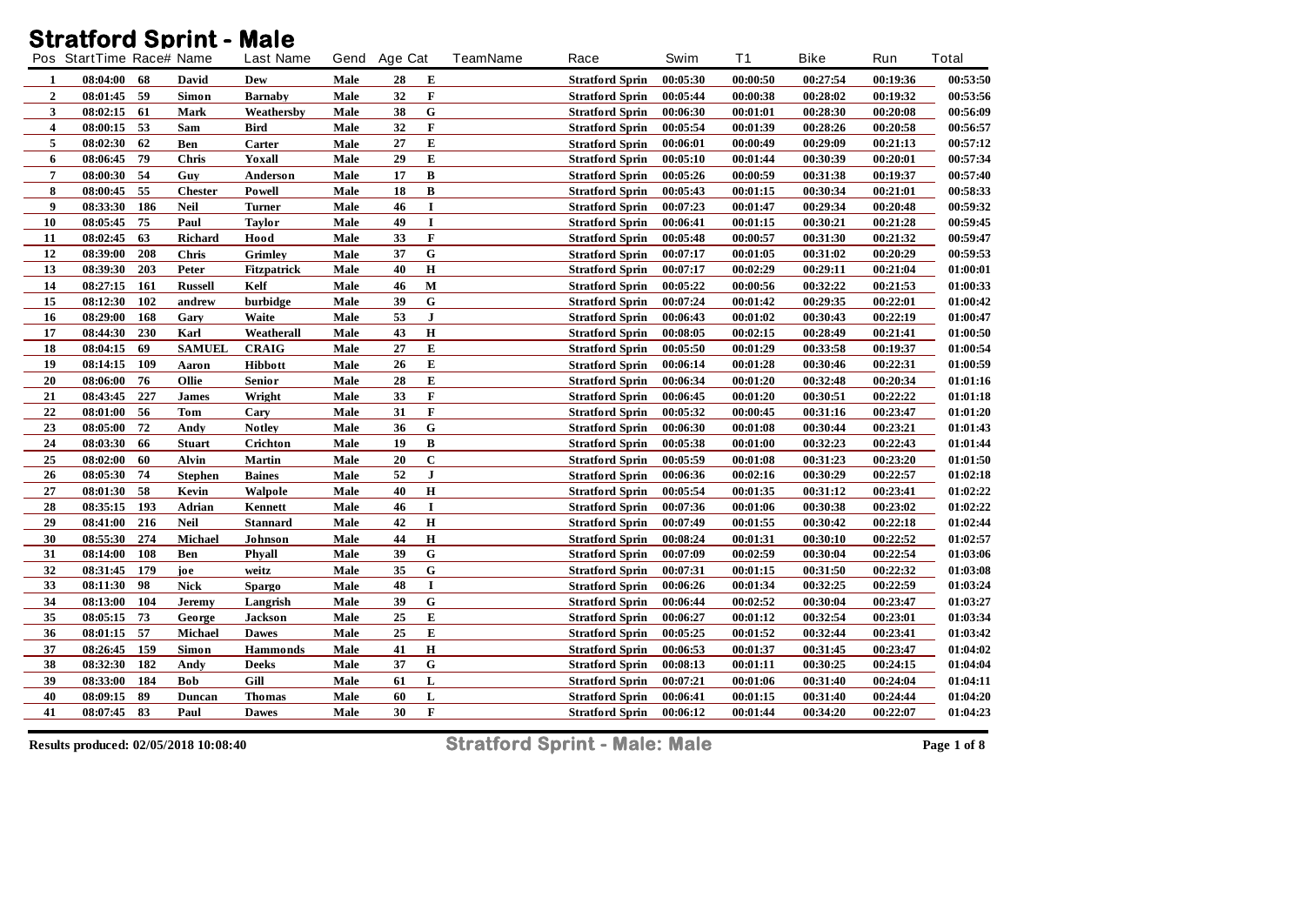|            | Pos StartTime Race# Name |            |                  | <b>Last Name</b> |      | Gend Age Cat |                         | <b>TeamName</b> | Race                   | Swim     | <b>T1</b> | <b>Bike</b> | Run      | <b>Total</b> |
|------------|--------------------------|------------|------------------|------------------|------|--------------|-------------------------|-----------------|------------------------|----------|-----------|-------------|----------|--------------|
| 42         | 08:28:30 166             |            | Will             | Senior           | Male | 31           | F                       |                 | <b>Stratford Sprin</b> | 00:06:58 | 00:01:48  | 00:34:08    | 00:21:30 | 01:04:24     |
| 43         | 08:37:00                 | 200        | Joe              | <b>Allaby</b>    | Male | 29           | E                       |                 | <b>Stratford Sprin</b> | 00:07:07 | 00:01:51  | 00:32:38    | 00:22:51 | 01:04:27     |
| 44         | 08:40:00                 | 212        | Mark             | Loosmore         | Male | 49           | $\mathbf I$             |                 | <b>Stratford Sprin</b> | 00:07:22 | 00:01:40  |             |          | 01:04:28     |
| 45         | 08:31:00                 | 176        | <b>Thomas</b>    | Green            | Male | 38           | ${\bf G}$               |                 | <b>Stratford Sprin</b> | 00:08:35 | 00:01:28  | 00:31:30    | 00:23:02 | 01:04:35     |
| 46         | 08:49:45                 | 251        | Mark             | <b>Caseley</b>   | Male | 33           | $\mathbf F$             |                 | <b>Stratford Sprin</b> | 00:06:52 | 00:01:55  | 00:32:50    | 00:23:07 | 01:04:44     |
| 47         | 08:32:00                 | <b>180</b> | Mark             | <b>Williams</b>  | Male | 34           | $\mathbf F$             |                 | <b>Stratford Sprin</b> | 00:07:26 | 00:02:13  | 00:32:47    | 00:22:42 | 01:05:08     |
| 48         | 08:14:30                 | <b>110</b> | Cameron          | <b>Hibbott</b>   | Male | 17           | B                       |                 | <b>Stratford Sprin</b> | 00:06:09 | 00:01:31  | 00:34:11    | 00:23:28 | 01:05:19     |
| 49         | 08:33:15                 | 185        | Kev              | <b>Duddy</b>     | Male | 33           | $\mathbf F$             |                 | <b>Stratford Sprin</b> | 00:07:22 | 00:01:26  | 00:32:17    | 00:24:27 | 01:05:32     |
| ${\bf 50}$ | 08:07:00                 | 80         | Dan              | Curran           | Male | 41           | $\mathbf H$             |                 | <b>Stratford Sprin</b> | 00:07:31 | 00:00:57  | 00:33:36    | 00:23:32 | 01:05:36     |
| 51         | 08:58:45                 | 287        | Alex             | <b>Hopkins</b>   | Male | 22           | $\mathbf C$             |                 | <b>Stratford Sprin</b> | 00:07:31 | 00:02:03  | 00:32:04    | 00:23:58 | 01:05:36     |
| 52         | 08:34:00                 | 188        | <b>Matthew</b>   | <b>Hartley</b>   | Male | 37           | $\overline{\mathbf{G}}$ |                 | <b>Stratford Sprin</b> | 00:08:10 | 00:01:26  | 00:33:48    | 00:22:32 | 01:05:56     |
| 53         | 08:28:45                 | 167        | Phill            | <b>Steele</b>    | Male | 38           | ${\bf G}$               |                 | <b>Stratford Sprin</b> | 00:06:24 | 00:01:21  | 00:34:50    | 00:23:22 | 01:05:57     |
| 54         | 08:51:00                 | 256        | Paul             | <b>Matthews</b>  | Male | 45           | $\bf{I}$                |                 | <b>Stratford Sprin</b> | 00:09:42 | 00:02:23  | 00:32:04    | 00:21:50 | 01:05:59     |
| 55         | 08:58:30                 | 286        | nigel            | <b>Bates</b>     | Male | 53           | $\bf J$                 |                 | <b>Stratford Sprin</b> | 00:08:35 | 00:01:55  | 00:31:25    | 00:24:17 | 01:06:12     |
| 56         | 08:09:30                 | 90         | Tim              | <b>Howells</b>   | Male | 50           | $\bf J$                 |                 | <b>Stratford Sprin</b> | 00:06:33 | 00:01:31  | 00:33:54    | 00:24:15 | 01:06:13     |
| 57         | 08:08:30                 | 86         | Ben              | McKean           | Male | 118          |                         |                 | <b>Stratford Sprin</b> | 00:06:11 | 00:01:04  | 00:31:42    | 00:27:40 | 01:06:37     |
| 58         | 08:12:00                 | 100        | Dave             | <b>Bethell</b>   | Male | 58           | K                       |                 | <b>Stratford Sprin</b> | 00:06:36 | 00:01:56  | 00:33:58    | 00:24:10 | 01:06:40     |
| 59         | 08:30:00                 | 172        | Jason            | Cunningham       | Male | 42           | $\bf H$                 |                 | <b>Stratford Sprin</b> | 00:06:40 | 00:01:02  | 00:34:56    | 00:24:10 | 01:06:48     |
| 60         | 08:52:00                 | 260        | Maxim            | <b>Murray</b>    | Male | 32           | $\mathbf F$             |                 | <b>Stratford Sprin</b> | 00:08:13 | 00:01:15  | 00:31:55    | 00:25:27 | 01:06:50     |
| 61         | 08:39:15                 | 209        | <b>Richard</b>   | <b>Davies</b>    | Male | 46           | $\mathbf I$             |                 | <b>Stratford Sprin</b> | 00:07:49 | 00:01:50  | 00:31:43    | 00:25:32 | 01:06:54     |
| 62         | 09:28:30                 | 406        | dan              | smith            | Male | 40           | $\bf H$                 |                 | <b>Stratford Sprin</b> | 00:08:40 | 00:01:30  | 00:30:44    | 00:26:11 | 01:07:05     |
| 63         | 08:07:30                 | 82         | Jonty            | Findlay          | Male | 17           | B                       |                 | <b>Stratford Sprin</b> | 00:06:03 | 00:01:20  | 00:35:38    | 00:24:12 | 01:07:13     |
| 64         | 08:03:15                 | 65         | <b>Brian Jnr</b> | Crichton         | Male | 19           | $\, {\bf B}$            |                 | <b>Stratford Sprin</b> | 00:05:32 | 00:00:58  | 00:37:11    | 00:23:38 | 01:07:19     |
| 65         | 08:10:45                 | 95         | Will             | White            | Male | 18           | B                       |                 | <b>Stratford Sprin</b> | 00:05:41 | 00:01:01  | 00:36:34    | 00:24:06 | 01:07:22     |
| 66         | 08:36:30 195             |            | <b>James</b>     | Hodges           | Male | 42           | $\bf H$                 |                 | <b>Stratford Sprin</b> | 00:07:56 | 00:02:33  | 00:33:17    | 00:23:45 | 01:07:31     |
| 67         | 08:08:15                 | 85         | James            | Allan            | Male | 52           | ${\bf J}$               |                 | <b>Stratford Sprin</b> | 00:06:09 | 00:01:43  | 00:33:46    | 00:25:56 | 01:07:34     |
| 68         | 08:38:30                 | 206        | Paul             | <b>Hampton</b>   | Male | 32           | $\mathbf F$             |                 | <b>Stratford Sprin</b> | 00:06:57 | 00:01:09  | 00:35:00    | 00:24:29 | 01:07:35     |
| 69         | 08:57:30                 | 282        | Peter            | <b>Stanton</b>   | Male | 34           | F                       |                 | <b>Stratford Sprin</b> | 00:08:12 | 00:02:25  | 00:33:04    | 00:23:55 | 01:07:36     |
| 70         | 09:06:45                 | 319        | Gary             | Hickman          | Male | 61           | L                       |                 | <b>Stratford Sprin</b> | 00:08:18 | 00:01:36  | 00:33:10    | 00:24:32 | 01:07:36     |
| ${\bf 71}$ | 08:33:45                 | 187        | Ollie            | Roberts          | Male | 17           | В                       |                 | <b>Stratford Sprin</b> | 00:07:12 | 00:01:13  | 00:30:58    | 00:28:29 | 01:07:52     |
| ${\bf 72}$ | 08:10:00                 | 92         | Paul             | Sharp            | Male | 35           | ${\bf G}$               |                 | <b>Stratford Sprin</b> | 00:06:19 | 00:01:54  | 00:34:51    | 00:25:31 | 01:08:35     |
| 73         | 08:28:15                 | 165        | <b>Neil</b>      | <b>Blackman</b>  | Male | 55           | $\overline{\mathbf{K}}$ |                 | <b>Stratford Sprin</b> | 00:07:00 | 00:01:38  | 00:36:09    | 00:23:52 | 01:08:39     |
| 74         | 08:40:45 215             |            | Adam             | <b>Evans</b>     | Male | 30           | F                       |                 | <b>Stratford Sprin</b> | 00:06:59 | 00:02:01  | 00:37:15    | 00:22:28 | 01:08:43     |
| ${\bf 75}$ | 09:17:30                 | 362        | philip           | bull             | Male | 39           | ${\bf G}$               |                 | <b>Stratford Sprin</b> | 00:08:52 | 00:02:06  | 00:33:14    | 00:24:34 | 01:08:46     |
| 76         | 08:38:15                 | 205        | <b>Matthew</b>   | Lever            | Male | 40           | $\bf H$                 |                 | <b>Stratford Sprin</b> | 00:07:37 | 00:01:46  | 00:35:29    | 00:24:06 | 01:08:58     |
| ${\bf 77}$ | 08:54:00                 | 268        | Jon              | Paton            | Male | 36           | ${\bf G}$               |                 | <b>Stratford Sprin</b> | 00:07:49 | 00:02:01  | 00:33:32    | 00:25:42 | 01:09:04     |
| ${\bf 78}$ | 08:31:30                 | 178        | Gary             | Johnson          | Male | 46           | $\mathbf I$             |                 | <b>Stratford Sprin</b> | 00:06:50 | 00:02:02  | 00:36:15    | 00:24:04 | 01:09:11     |
| 79         | 09:48:30                 | 486        | Aaron            | <b>Manton</b>    | Male | 26           | E                       |                 | <b>Stratford Sprin</b> | 00:06:58 | 00:01:33  | 00:36:32    | 00:24:09 | 01:09:12     |
| ${\bf 80}$ | 08:52:15                 | 261        | <b>Tony</b>      | <b>Stinton</b>   | Male | 49           | I                       |                 | <b>Stratford Sprin</b> | 00:08:13 | 00:02:01  | 00:34:18    | 00:25:07 | 01:09:39     |
| 81         | 08:44:00                 | 228        | Joshua           | <b>Beer</b>      | Male | 26           | ${\bf E}$               |                 | <b>Stratford Sprin</b> | 00:08:00 | 00:01:44  | 00:35:57    | 00:24:05 | 01:09:46     |
| 82         | 08:06:15                 | 77         | <b>TONY</b>      | <b>WARD</b>      | Male | 54           | $\mathbf{J}$            |                 | <b>Stratford Sprin</b> | 00:06:24 | 00:01:56  | 00:36:01    | 00:25:28 | 01:09:49     |
| 83         | 08:46:30                 | 238        | peter            | ireland          | Male | 36           | G                       |                 | <b>Stratford Sprin</b> | 00:08:13 | 00:02:55  | 00:33:48    | 00:24:54 | 01:09:50     |
| 84         | 08:08:00                 | 84         | <b>James</b>     | Purdy            | Male | 36           | $\bf G$                 |                 | <b>Stratford Sprin</b> | 00:07:10 | 00:01:10  | 00:34:10    | 00:27:21 | 01:09:51     |
|            |                          |            |                  |                  |      |              |                         |                 |                        |          |           |             |          |              |

**Results produced: 02/05/2018 10:08:40 Stratford Sprint - Male: Male Page 2 of 8**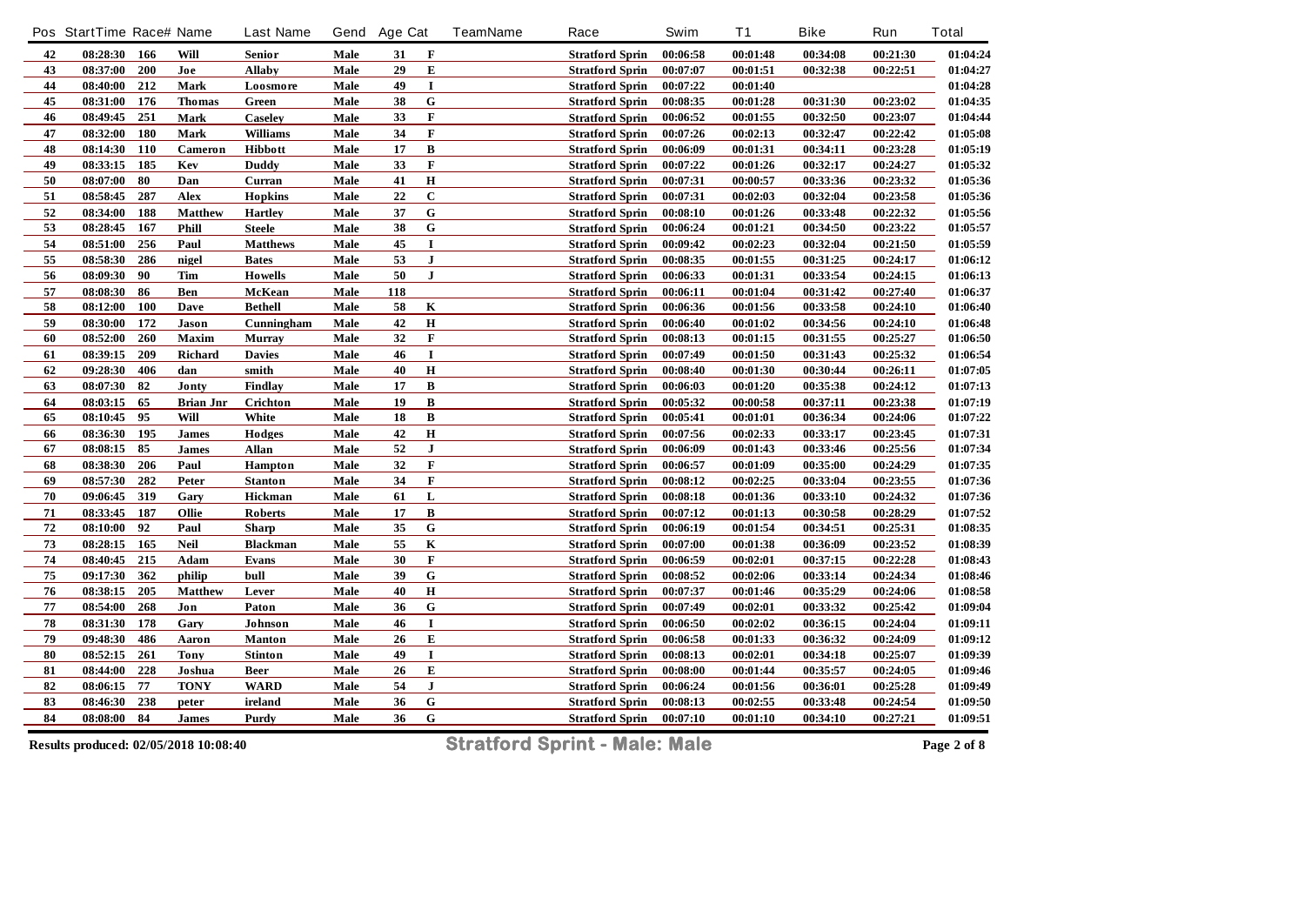|            | Pos StartTime Race# Name |     |                          | <b>Last Name</b>     |      | Gend Age Cat |             | <b>TeamName</b> | Race                   | Swim     | <b>T1</b> | <b>Bike</b> | Run      | <b>Total</b> |
|------------|--------------------------|-----|--------------------------|----------------------|------|--------------|-------------|-----------------|------------------------|----------|-----------|-------------|----------|--------------|
| 85         | 08:44:45 231             |     | <b>Bogdan</b>            | Ene                  | Male | 29           | E           |                 | <b>Stratford Sprin</b> | 00:08:41 | 00:01:38  | 00:36:13    | 00:23:21 | 01:09:53     |
| 86         | 08:48:45                 | 247 | <b>Matthew</b>           | <b>Hopkins</b>       | Male | 30           | F           |                 | <b>Stratford Sprin</b> | 00:08:15 | 00:01:54  | 00:35:49    | 00:23:57 | 01:09:55     |
| ${\bf 87}$ | 08:11:45                 | 99  | <b>James</b>             | <b>Dawes</b>         | Male | 33           | $\mathbf F$ |                 | <b>Stratford Sprin</b> | 00:06:33 | 00:02:05  | 00:34:31    | 00:26:54 | 01:10:03     |
| 88         | 09:00:00                 | 292 | Michael                  | Peach                | Male | 22           | $\bf C$     |                 | <b>Stratford Sprin</b> | 00:09:18 | 00:01:13  | 00:34:03    | 00:25:29 | 01:10:03     |
| 89         | 08:04:45                 | 71  | Mark                     | <b>Flinders</b>      | Male | 44           | $\bf H$     |                 | <b>Stratford Sprin</b> | 00:06:32 | 00:01:46  | 00:36:38    | 00:25:30 | 01:10:26     |
| 90         | 08:46:45                 | 239 | David                    | Monnox               | Male | 45           | $\mathbf I$ |                 | <b>Stratford Sprin</b> | 00:07:47 | 00:02:21  | 00:35:15    | 00:25:27 | 01:10:50     |
| 91         | 09:06:00                 | 316 | Robert                   | Barr                 | Male | 59           | K           |                 | <b>Stratford Sprin</b> | 00:08:19 | 00:01:28  | 00:34:49    | 00:26:14 | 01:10:50     |
| 92         | 08:56:45                 | 279 | Declan                   | Gallagher            | Male | 34           | $\mathbf F$ |                 | <b>Stratford Sprin</b> | 00:09:02 | 00:01:43  | 00:34:59    | 00:25:07 | 01:10:51     |
| 93         | 09:00:30                 | 294 | <b>Neil</b>              | <b>Manley</b>        | Male | 46           | $\mathbf I$ |                 | <b>Stratford Sprin</b> | 00:09:04 | 00:05:00  | 00:33:35    | 00:23:15 | 01:10:54     |
| 94         | 08:11:15                 | 97  | Graeme                   | <b>Findlay</b>       | Male | 47           | $\bf{I}$    |                 | <b>Stratford Sprin</b> | 00:06:47 | 00:01:12  | 00:34:36    | 00:28:25 | 01:11:00     |
| 95         | 09:47:00                 | 480 | <b>Darren</b>            | Johnson              | Male | 41           | $\bf H$     |                 | <b>Stratford Sprin</b> | 00:07:52 | 00:02:32  | 00:35:17    | 00:25:21 | 01:11:02     |
| 96         | 09:19:30                 | 370 | Alex                     | <b>Skinner</b>       | Male | 29           | E           |                 | <b>Stratford Sprin</b> | 00:08:04 | 00:01:36  | 00:36:51    | 00:24:34 | 01:11:05     |
| 97         | 08:49:15                 | 243 | Robert                   | Sheard               | Male | 48           | $\bf{I}$    |                 | <b>Stratford Sprin</b> | 00:07:53 | 00:01:47  | 00:36:24    | 00:25:08 | 01:11:12     |
| 98         | 09:15:45                 | 355 | Anthony                  | <b>Adams</b>         | Male | 35           | ${\bf G}$   |                 | <b>Stratford Sprin</b> | 00:08:13 | 00:05:11  | 00:32:40    | 00:25:09 | 01:11:13     |
| 99         | 08:50:00                 | 252 | Ian                      | <b>Taylor</b>        | Male | 43           | $\bf H$     |                 | <b>Stratford Sprin</b> | 00:07:56 | 00:02:11  | 00:36:13    | 00:25:01 | 01:11:21     |
| <b>100</b> | 08:58:00                 | 284 | <b>Christopher Bates</b> |                      | Male | 24           | $\bf C$     |                 | <b>Stratford Sprin</b> | 00:08:06 | 00:02:09  | 00:35:24    | 00:25:56 | 01:11:35     |
| 101        | 09:01:00                 | 296 | Jon                      | <b>Burgess</b>       | Male | 64           | L           |                 | <b>Stratford Sprin</b> | 00:08:54 | 00:02:09  | 00:36:21    | 00:24:13 | 01:11:37     |
| 102        | 09:25:15                 | 393 | Dan                      | Hofton               | Male | 18           | В           |                 | <b>Stratford Sprin</b> | 00:09:14 | 00:03:55  | 00:36:07    | 00:22:24 | 01:11:40     |
| 103        | 08:48:15                 | 245 | <b>Nick</b>              | Herdman              | Male | 51           | ${\bf J}$   |                 | <b>Stratford Sprin</b> | 00:08:56 | 00:04:05  | 00:32:44    | 00:25:56 | 01:11:41     |
| 104        | 08:40:30                 | 214 | <b>Charles</b>           | <b>Broughton</b>     | Male | 45           | $\mathbf I$ |                 | <b>Stratford Sprin</b> | 00:07:53 | 00:01:47  | 00:38:00    | 00:24:06 | 01:11:46     |
| 105        | 09:31:30                 | 418 | Tim                      | Ouinlan              | Male | 37           | ${\bf G}$   |                 | <b>Stratford Sprin</b> | 00:09:57 | 00:02:34  | 00:35:21    | 00:23:56 | 01:11:48     |
| 106        | 08:50:30                 | 254 | <b>Stuart</b>            | <b>Nicolle</b>       | Male | 43           | $\mathbf H$ |                 | <b>Stratford Sprin</b> | 00:08:38 | 00:02:19  | 00:34:17    | 00:26:39 | 01:11:53     |
| 107        | 09:11:15                 | 337 | Philip                   | Kidd                 | Male | 66           | $\mathbf M$ |                 | <b>Stratford Sprin</b> | 00:08:59 | 00:01:50  | 00:35:21    | 00:25:45 | 01:11:55     |
| 108        | 08:08:45                 | 87  | <b>Richard</b>           | Watson               | Male | 33           | F           |                 | <b>Stratford Sprin</b> | 00:07:48 | 00:01:59  | 00:37:28    | 00:24:46 | 01:12:01     |
| 109        | 08:09:00                 | 88  | Jack                     | Davis                | Male | 24           | $\bf C$     |                 | <b>Stratford Sprin</b> | 00:06:29 | 00:02:14  | 00:37:42    | 00:25:43 | 01:12:08     |
| 110        | 08:48:30                 | 246 | Antony                   | <b>Hanaphy</b>       | Male | 37           | ${\bf G}$   |                 | <b>Stratford Sprin</b> | 00:08:23 | 00:01:19  | 00:35:35    | 00:26:53 | 01:12:10     |
| 111        | 09:05:45                 | 315 | Shaun                    | <b>Taylor</b>        | Male | 50           | ${\bf J}$   |                 | <b>Stratford Sprin</b> | 00:08:11 | 00:02:09  | 00:33:43    | 00:28:10 | 01:12:13     |
| 112        | 09:31:45                 | 419 | Duncan                   | House                | Male | 42           | $\bf H$     |                 | <b>Stratford Sprin</b> | 00:09:17 | 00:01:23  | 00:34:58    | 00:26:36 | 01:12:14     |
| 113        | 08:29:45 171             |     | <b>Martyn</b>            | Lever                | Male | 59           | $\bf K$     |                 | <b>Stratford Sprin</b> | 00:07:20 | 00:02:04  | 00:35:39    | 00:27:21 | 01:12:24     |
| 114        | 08:59:00                 | 288 | <b>Stephen</b>           | Clarke               | Male | 46           | $\bf{I}$    |                 | <b>Stratford Sprin</b> | 00:10:12 | 00:02:30  | 00:35:47    | 00:23:59 | 01:12:28     |
| 115        | 09:00:15                 | 293 | Andrew                   | Mandefield           | Male | 36           | ${\bf G}$   |                 | <b>Stratford Sprin</b> | 00:09:33 | 00:02:37  | 00:36:28    | 00:23:54 | 01:12:32     |
| <b>116</b> | 08:42:00                 | 220 | Will                     | Cooke                | Male | 34           | $\mathbf F$ |                 | <b>Stratford Sprin</b> | 00:07:42 | 00:02:04  | 00:36:36    | 00:26:11 | 01:12:33     |
| 117        | 08:52:30                 | 262 | <b>Ricky</b>             | Lee                  | Male | 29           | E           |                 | <b>Stratford Sprin</b> | 00:09:23 | 00:01:53  | 00:36:34    | 00:24:44 | 01:12:34     |
| 118        | 09:17:45                 | 363 | David                    | Whitfield            | Male | 27           | ${\bf E}$   |                 | <b>Stratford Sprin</b> | 00:08:57 | 00:01:55  | 00:38:49    | 00:22:57 | 01:12:38     |
| 119        | 09:35:30                 | 434 | Jonathan                 | Leeding              | Male | 27           | ${\bf E}$   |                 | <b>Stratford Sprin</b> | 00:09:51 | 01:08:14  | 01:48:01    | 00:23:14 | 01:12:52     |
| 120        | 08:56:15                 | 277 | alan                     | dark                 | Male | 41           | $\bf H$     |                 | <b>Stratford Sprin</b> | 00:08:40 | 00:02:05  | 00:36:19    | 00:26:02 | 01:13:06     |
| 121        | 08:49:00                 | 248 | Mark                     | <b>Senior</b>        | Male | 60           | L           |                 | <b>Stratford Sprin</b> | 00:09:18 | 00:03:13  | 00:35:50    | 00:24:48 | 01:13:09     |
| 122        | 08:36:00                 | 196 | Mike                     | <b>Spencer-Jones</b> | Male | 49           | I           |                 | <b>Stratford Sprin</b> | 00:08:03 | 00:02:12  | 00:36:24    | 00:26:32 | 01:13:11     |
| 123        | 09:27:00                 | 400 | Julian                   | Melia                | Male | 41           | $\bf H$     |                 | <b>Stratford Sprin</b> | 00:09:17 | 00:02:08  | 00:36:44    | 00:25:09 | 01:13:18     |
| 124        | 09:14:15                 | 349 | <b>Richard</b>           | <b>Trevaskis</b>     | Male | 58           | $\bf K$     |                 | <b>Stratford Sprin</b> | 00:09:34 | 00:01:46  | 00:35:28    | 00:26:34 | 01:13:22     |
| 125        | 08:45:00                 | 232 | Adrian                   | Harris               | Male | 49           | $\bf{I}$    |                 | <b>Stratford Sprin</b> | 00:07:11 | 00:01:45  | 00:37:08    | 00:27:18 | 01:13:22     |
| 126        | 09:00:45                 | 281 | david                    | morris               | Male | 42           | $\mathbf H$ |                 | <b>Stratford Sprin</b> | 00:08:39 | 00:02:38  | 00:35:52    | 00:26:17 | 01:13:26     |
| 127        | 09:11:00                 | 336 | Paul                     | <b>Taylor</b>        | Male | 53           | ${\bf J}$   |                 | <b>Stratford Sprin</b> | 00:09:27 | 00:02:23  | 00:37:52    | 00:23:46 | 01:13:28     |
|            |                          |     |                          |                      |      |              |             |                 |                        |          |           |             |          |              |

**Results produced: 02/05/2018 10:08:40 Stratford Sprint - Male: Male Page 3 of 8**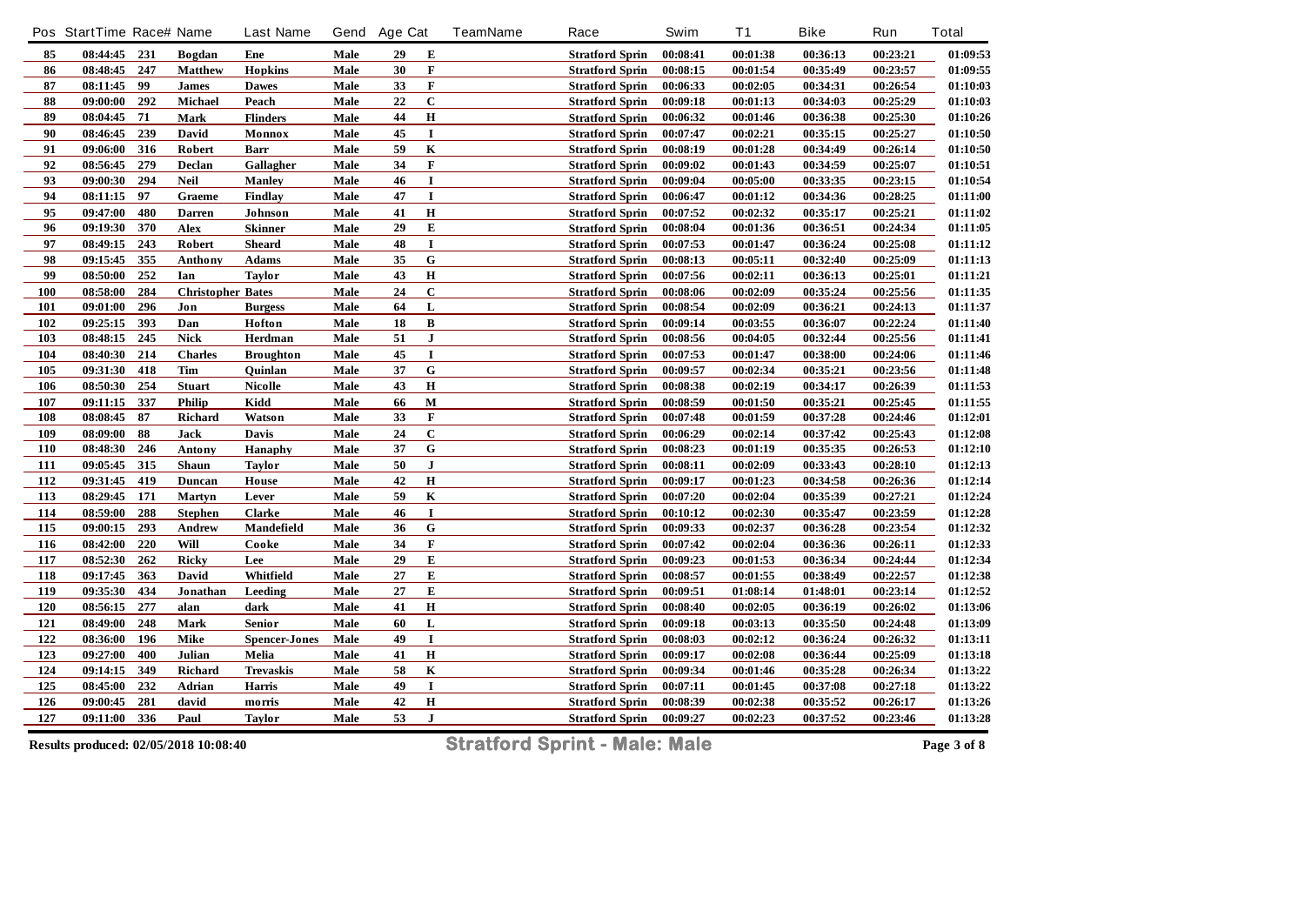|     | Pos StartTime Race# Name |     |                        | <b>Last Name</b> | Gend | <b>Age Cat</b> |                | <b>TeamName</b> | Race                   | Swim     | <b>T1</b> | <b>Bike</b> | Run      | <b>Total</b> |
|-----|--------------------------|-----|------------------------|------------------|------|----------------|----------------|-----------------|------------------------|----------|-----------|-------------|----------|--------------|
| 128 | 09:08:15 325             |     | <b>Stuart</b>          | <b>Bishop</b>    | Male | 47             | $\bf{I}$       |                 | <b>Stratford Sprin</b> | 00:08:45 | 00:03:32  | 00:36:20    | 00:24:53 | 01:13:30     |
| 129 | 08:34:30                 | 190 | <b>KEVIN</b>           | <b>MCFALL</b>    | Male | 54             | J              |                 | <b>Stratford Sprin</b> | 00:07:20 | 00:02:05  | 00:37:28    | 00:26:43 | 01:13:36     |
| 130 | 08:56:00                 | 276 | Matt                   | <b>Jeffery</b>   | Male | 41             | $\mathbf H$    |                 | <b>Stratford Sprin</b> | 00:10:00 | 00:01:58  | 00:35:26    | 00:26:17 | 01:13:41     |
| 131 | 08:47:00                 | 240 | Howard                 | Ormonroyd        | Male | 43             | $\bf H$        |                 | <b>Stratford Sprin</b> | 00:07:50 | 00:02:18  | 00:35:22    | 00:28:14 | 01:13:44     |
| 132 | 08:56:30                 | 278 | Jon                    | Senior           | Male | 53             | ${\bf J}$      |                 | <b>Stratford Sprin</b> | 00:09:57 | 00:02:00  | 00:33:56    | 00:27:53 | 01:13:46     |
| 133 | 09:45:45                 | 475 | <b>Alexander</b>       | <b>Bishop</b>    | Male | 27             | ${\bf E}$      |                 | <b>Stratford Sprin</b> | 00:09:33 |           |             |          | 01:13:47     |
| 134 | 08:55:00                 | 272 | David                  | Ruscoe           | Male | 57             | $\mathbf K$    |                 | <b>Stratford Sprin</b> | 00:08:58 | 00:02:49  | 00:35:39    | 00:26:28 | 01:13:54     |
| 135 | 08:55:45                 | 275 | Kuljeet                | Ubhi             | Male | 34             | $\mathbf F$    |                 | <b>Stratford Sprin</b> | 00:08:48 | 00:02:12  | 00:36:37    | 00:26:21 | 01:13:58     |
| 136 | 08:50:15                 | 253 | <b>Iestyn</b>          | Pratt            | Male | 37             | ${\bf G}$      |                 | <b>Stratford Sprin</b> | 00:07:46 | 00:03:20  | 00:37:35    | 00:25:28 | 01:14:09     |
| 137 | 09:02:00                 | 300 | Andrew                 | <b>Hayward</b>   | Male | 32             | $\mathbf F$    |                 | <b>Stratford Sprin</b> | 00:08:56 | 00:02:21  | 00:35:58    | 00:26:57 | 01:14:12     |
| 138 | 09:30:45                 | 379 | John                   | Milik            | Male | 23             | $\mathbf C$    |                 | <b>Stratford Sprin</b> | 00:10:13 | 00:03:18  | 00:35:17    | 00:25:26 | 01:14:14     |
| 139 | 08:29:30                 | 170 | Gwill                  | Crockford        | Male | 53             | $\bf J$        |                 | <b>Stratford Sprin</b> | 00:08:40 | 00:02:35  | 00:35:45    | 00:27:23 | 01:14:23     |
| 140 | 09:30:30                 | 375 | Will                   | Lindsay          | Male | 23             | $\mathbf C$    |                 | <b>Stratford Sprin</b> | 00:08:41 | 00:02:21  | 00:39:16    | 00:24:13 | 01:14:31     |
| 141 | 09:23:30                 | 380 | John                   | Pollard          | Male | 60             | L              |                 | <b>Stratford Sprin</b> | 00:09:29 | 00:01:26  | 00:37:03    | 00:26:33 | 01:14:31     |
| 142 | 08:36:45                 | 199 | Adam                   | Cook             | Male | 39             | ${\bf G}$      |                 | <b>Stratford Sprin</b> | 00:08:04 | 00:03:13  | 00:37:08    | 00:26:22 | 01:14:47     |
| 143 | $08:27:00$ 160           |     | <b>Stephen</b>         | Gray             | Male | 44             | $\bf H$        |                 | <b>Stratford Sprin</b> | 00:07:44 | 00:02:21  | 00:38:21    | 00:26:22 | 01:14:48     |
| 144 | 09:04:15                 | 309 | Paul                   | Christopher      | Male | 43             | $\mathbf H$    |                 | <b>Stratford Sprin</b> | 00:08:11 | 00:02:21  | 00:35:02    | 00:29:22 | 01:14:56     |
| 145 | 08:54:30                 | 270 | lee                    | pillinger        | Male | 53             | $\bf J$        |                 | <b>Stratford Sprin</b> | 00:08:49 | 00:02:07  | 00:37:09    | 00:27:11 | 01:15:16     |
| 146 | 09:12:15                 | 341 | <b>Stephen</b>         | Potter           | Male | 31             | $\mathbf F$    |                 | <b>Stratford Sprin</b> | 00:07:55 | 00:03:12  | 00:38:55    | 00:25:15 | 01:15:17     |
| 147 | 08:45:30                 | 234 | Jonathan               | Menon            | Male | 33             | $\mathbf F$    |                 | <b>Stratford Sprin</b> | 00:08:28 | 00:02:21  | 00:39:30    | 00:25:03 | 01:15:22     |
| 148 | 08:48:00                 | 244 | Andy                   | Waby             | Male | 47             | $\mathbf I$    |                 | <b>Stratford Sprin</b> | 00:09:42 | 00:02:32  | 00:35:42    | 00:27:27 | 01:15:23     |
| 149 | 08:38:45                 | 207 | Lloyd                  | <b>Talbot</b>    | Male | 56             | $\bf K$        |                 | <b>Stratford Sprin</b> | 00:08:41 | 00:02:02  | 00:33:43    | 00:31:02 | 01:15:28     |
| 150 | 09:44:30                 | 470 | Robbie                 | Horton           | Male | 51             | $\mathbf{J}$   |                 | <b>Stratford Sprin</b> | 00:08:13 | 00:04:42  | 00:36:16    | 00:26:20 | 01:15:31     |
| 151 | 09:24:30                 | 390 | <b>Tom</b>             | <b>Shuker</b>    | Male | 30             | F              |                 | <b>Stratford Sprin</b> | 00:09:38 | 00:02:30  | 00:35:23    | 00:28:13 | 01:15:44     |
| 152 | 09:20:45                 | 372 | <b>Stuart</b>          | Whyley           | Male | 33             | F              |                 | <b>Stratford Sprin</b> | 00:12:18 | 00:02:06  | 00:36:53    | 00:24:28 | 01:15:45     |
| 153 | 08:57:00                 | 280 | Ben                    | <b>Hanley</b>    | Male | 41             | $\bf H$        |                 | <b>Stratford Sprin</b> | 00:08:33 | 00:01:55  | 00:35:43    | 00:29:47 | 01:15:58     |
| 154 | 09:12:45                 | 343 | Mark                   | <b>Simpson</b>   | Male | 37             | $\overline{G}$ |                 | <b>Stratford Sprin</b> | 00:09:11 | 00:02:35  | 00:38:01    | 00:26:16 | 01:16:03     |
| 155 | 08:53:45                 | 267 | Paul                   | Corrie           | Male | 56             | $\bf K$        |                 | <b>Stratford Sprin</b> | 00:08:24 | 00:01:33  | 00:40:16    | 00:26:02 | 01:16:15     |
| 156 | 09:41:00                 | 456 | Edward                 | <b>Barnett</b>   | Male | 31             | $\mathbf F$    |                 | <b>Stratford Sprin</b> | 00:08:47 | 00:03:31  | 00:36:44    | 00:27:14 | 01:16:16     |
| 157 | 09:06:30                 | 318 | Jamie                  | Frearson         | Male | 24             | $\mathbf C$    |                 | <b>Stratford Sprin</b> | 00:09:02 | 00:01:54  | 00:38:10    | 00:27:25 | 01:16:31     |
| 158 | 09:12:00                 | 340 | David                  | Potter           | Male | 36             | ${\bf G}$      |                 | <b>Stratford Sprin</b> | 00:09:11 | 00:03:08  | 00:38:54    | 00:25:22 | 01:16:35     |
| 159 | 09:02:30                 | 302 | Peter                  | <b>Marshall</b>  | Male | 55             | $\mathbf K$    |                 | <b>Stratford Sprin</b> | 00:10:03 | 00:01:48  | 00:33:32    | 00:31:17 | 01:16:40     |
| 160 | 09:30:45                 | 378 | <b>Elliot</b>          | <b>Tawney</b>    | Male | 22             | $\mathbf C$    |                 | <b>Stratford Sprin</b> | 00:08:43 | 00:02:48  | 00:40:02    | 00:25:08 | 01:16:41     |
| 161 | 09:25:30                 | 394 | <b>Theodoros</b>       | Kapourniotis     | Male | 37             | ${\bf G}$      |                 | <b>Stratford Sprin</b> | 00:10:37 | 00:02:56  | 00:37:44    | 00:25:27 | 01:16:44     |
| 162 | 09:35:00                 | 432 | Richard                | Powell           | Male | 33             | $\mathbf F$    |                 | <b>Stratford Sprin</b> | 00:09:50 | 00:02:27  | 00:38:52    | 00:25:35 | 01:16:44     |
| 163 | 09:07:45                 | 323 | <b>Christopher Cox</b> |                  | Male | 50             | ${\bf J}$      |                 | <b>Stratford Sprin</b> | 00:08:39 | 00:04:17  | 00:35:25    | 00:28:26 | 01:16:47     |
| 164 | 08:41:15                 | 217 | <b>Clive</b>           | <b>Bullock</b>   | Male | 63             | L              |                 | <b>Stratford Sprin</b> | 00:09:04 | 00:01:41  | 00:37:10    | 00:28:54 | 01:16:49     |
| 165 | 09:40:30                 | 454 | <b>Matthew</b>         | <b>Atkins</b>    | Male | 35             | ${\bf G}$      |                 | <b>Stratford Sprin</b> | 00:08:08 | 00:03:21  | 00:39:05    | 00:26:15 | 01:16:49     |
| 166 | 09:11:45                 | 339 | Mick                   | Pecheur          | Male | 47             | $\bf{I}$       |                 | <b>Stratford Sprin</b> | 00:10:06 | 00:04:40  | 00:34:27    | 00:27:39 | 01:16:52     |
| 167 | 09:04:30                 | 310 | Richard                | Coy              | Male | 38             | ${\bf G}$      |                 | <b>Stratford Sprin</b> | 00:10:05 | 00:03:15  | 00:38:19    | 00:25:17 | 01:16:56     |
| 168 | 09:24:45                 | 391 | <b>Daniel</b>          | <b>Tournay</b>   | Male | 42             | $\bf H$        |                 | <b>Stratford Sprin</b> | 00:11:39 | 00:01:43  | 00:36:04    | 00:27:31 | 01:16:57     |
| 169 | 08:32:45                 | 183 | Korin                  | <b>Taunton</b>   | Male | 44             | $\mathbf H$    |                 | <b>Stratford Sprin</b> | 00:07:45 | 00:01:57  | 00:41:32    | 00:25:46 | 01:17:00     |
| 170 | 09:35:15 433             |     | Adam                   | <b>Tustain</b>   | Male | 50             | $\mathbf{J}$   |                 | <b>Stratford Sprin</b> | 00:10:29 | 00:02:49  | 00:37:50    | 00:25:54 | 01:17:02     |
|     |                          |     |                        |                  |      |                |                |                 |                        |          |           |             |          |              |

**Results produced: 02/05/2018 10:08:40 Stratford Sprint - Male: Male Page 4 of 8**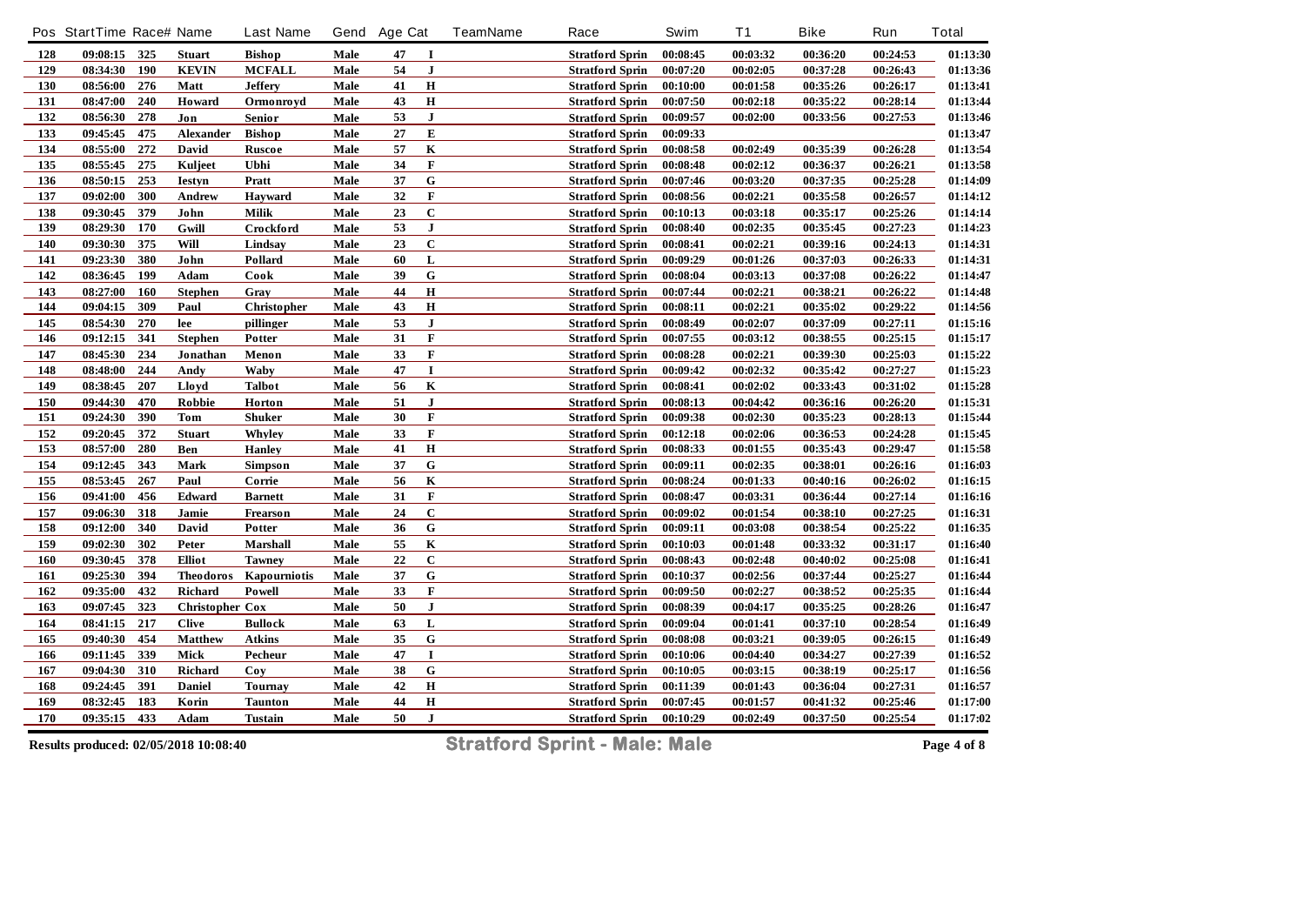|     | Pos StartTime Race# Name |     |                    | <b>Last Name</b> |      | Gend Age Cat |                         | TeamName | Race                   | Swim     | <b>T1</b> | <b>Bike</b> | Run      | <b>Total</b> |
|-----|--------------------------|-----|--------------------|------------------|------|--------------|-------------------------|----------|------------------------|----------|-----------|-------------|----------|--------------|
| 171 | 08:58:15 285             |     | <b>Elliot</b>      | <b>Bates</b>     | Male | 22           | $\mathbf{C}$            |          | <b>Stratford Sprin</b> | 00:08:53 | 00:02:03  | 00:35:27    | 00:30:52 | 01:17:15     |
| 172 | 09:43:15                 | 465 | <b>Matthew</b>     | <b>Mason</b>     | Male | 35           | ${\bf G}$               |          | <b>Stratford Sprin</b> | 00:08:35 | 00:02:20  | 00:41:44    | 00:24:37 | 01:17:16     |
| 173 | 08:46:15                 | 237 | Petrut-DumitChirca |                  | Male | 28           | ${\bf E}$               |          | <b>Stratford Sprin</b> | 00:11:53 | 00:02:10  | 00:37:18    | 00:26:00 | 01:17:21     |
| 174 | 08:10:30                 | 94  | Simon              | <b>Dunkley</b>   | Male | 51           | ${\bf J}$               |          | <b>Stratford Sprin</b> | 00:09:52 | 00:02:57  | 00:41:17    | 00:23:17 | 01:17:23     |
| 175 | 09:27:30                 | 402 | Jules              | Ball             | Male | 49           | $\bf{I}$                |          | <b>Stratford Sprin</b> | 00:09:20 | 00:02:34  | 00:37:18    | 00:28:13 | 01:17:25     |
| 176 | 09:18:15                 | 365 | Owen               | <b>Pettiford</b> | Male | 50           | $\mathbf{J}$            |          | <b>Stratford Sprin</b> | 00:10:37 | 00:04:54  | 00:36:17    | 00:25:37 | 01:17:25     |
| 177 | 09:22:45                 | 383 | Alex               | Hargie           | Male | 50           | ${\bf J}$               |          | <b>Stratford Sprin</b> | 00:09:27 | 00:02:50  | 00:44:54    | 00:20:16 | 01:17:27     |
| 178 | 08:52:45                 | 263 | Andrew             | <b>Rushfirth</b> | Male | 33           | $\mathbf F$             |          | <b>Stratford Sprin</b> | 00:08:19 | 00:02:23  | 00:37:20    | 00:29:27 | 01:17:29     |
| 179 | 09:46:30                 | 478 | <b>Andrew</b>      | Payne            | Male | 38           | $\mathbf G$             |          | <b>Stratford Sprin</b> | 00:08:31 | 00:01:59  | 00:37:57    | 00:29:05 | 01:17:32     |
| 180 | 08:42:15                 | 221 | Mark               | Jones            | Male | 44           | $\bf H$                 |          | <b>Stratford Sprin</b> | 00:08:55 | 00:02:28  | 00:39:01    | 00:27:09 | 01:17:33     |
| 181 | 09:23:00                 | 384 | David              | <b>Hobbs</b>     | Male | 52           | $\mathbf{J}$            |          | <b>Stratford Sprin</b> | 00:09:49 | 00:03:20  | 00:36:06    | 00:28:21 | 01:17:36     |
| 182 | 08:47:15                 | 241 | Andrew             | Paton            | Male | 48           | $\mathbf I$             |          | <b>Stratford Sprin</b> | 00:07:21 | 00:02:40  | 00:38:59    | 00:28:46 | 01:17:46     |
| 183 | 09:24:15                 | 389 | Ian                | Robinson         | Male | 46           | $\bf{I}$                |          | <b>Stratford Sprin</b> | 00:09:48 | 00:03:36  | 00:36:02    | 00:28:21 | 01:17:47     |
| 184 | 08:04:30                 | 70  | <b>Nick</b>        | Cross            | Male | 44           | $\bf H$                 |          | <b>Stratford Sprin</b> | 00:06:05 | 00:02:51  | 00:38:17    | 00:30:35 | 01:17:48     |
| 185 | 09:49:15                 | 489 | Ryan               | <b>Jacques</b>   | Male | 37           | ${\bf G}$               |          | <b>Stratford Sprin</b> | 00:10:14 | 00:03:05  | 00:38:27    | 00:26:03 | 01:17:49     |
| 186 | 08:43:00                 | 224 | Saleem             | <b>Clegg</b>     | Male | 47           | $\mathbf I$             |          | <b>Stratford Sprin</b> | 00:08:16 | 00:02:07  | 00:38:57    | 00:28:29 | 01:17:49     |
| 187 | 08:12:15                 | 101 | <b>ROBIN</b>       | Welch            | Male | 59           | $\bf K$                 |          | <b>Stratford Sprin</b> | 00:06:47 | 00:03:47  | 00:36:46    | 00:30:31 | 01:17:51     |
| 188 | 09:26:45                 | 399 | Darren             | Parker           | Male | 49           | $\mathbf I$             |          | <b>Stratford Sprin</b> | 00:09:50 | 00:02:48  | 00:34:02    | 00:31:13 | 01:17:53     |
| 189 | 09:33:00                 | 424 | David              | Whiteley         | Male | 48           | $\mathbf I$             |          | <b>Stratford Sprin</b> | 00:08:52 | 00:02:22  | 00:38:21    | 00:28:23 | 01:17:58     |
| 190 | 08:50:45                 | 255 | mark               | endersby         | Male | 47           | $\mathbf I$             |          | <b>Stratford Sprin</b> | 00:08:53 | 00:01:55  | 00:40:28    | 00:26:43 | 01:17:59     |
| 191 | 09:38:00                 | 428 | <b>Matthew</b>     | Monaghan         | Male | 30           | F                       |          | <b>Stratford Sprin</b> | 00:09:40 | 00:02:36  | 00:38:50    | 00:27:10 | 01:18:16     |
| 192 | 08:59:45                 | 291 | Richard            | Keyte            | Male | 27           | E                       |          | <b>Stratford Sprin</b> | 00:08:10 | 00:02:53  | 00:36:31    | 00:30:46 | 01:18:20     |
| 193 | 08:59:30                 | 290 | Simon              | <b>Thornhill</b> | Male | 39           | ${\bf G}$               |          | <b>Stratford Sprin</b> | 00:09:44 | 00:02:07  | 00:36:25    | 00:30:06 | 01:18:22     |
| 194 | 09:53:45                 | 507 | Shaun              | <b>Higgs</b>     | Male | 52           | ${\bf J}$               |          | <b>Stratford Sprin</b> | 00:09:17 | 00:02:24  | 00:35:34    | 00:31:23 | 01:18:38     |
| 195 | 09:14:30                 | 350 | Alan               | Sheldon          | Male | 47           | $\mathbf I$             |          | <b>Stratford Sprin</b> | 00:11:01 | 00:03:32  | 00:35:28    | 00:28:47 | 01:18:48     |
| 196 | 09:03:15                 | 305 | <b>Chris</b>       | <b>Bromley</b>   | Male | 38           | $\mathbf G$             |          | <b>Stratford Sprin</b> | 00:09:33 | 00:01:40  | 00:36:40    | 00:31:03 | 01:18:56     |
| 197 | 09:16:00                 | 356 | <b>Stephen</b>     | Parker           | Male | 57           | K                       |          | <b>Stratford Sprin</b> | 00:10:35 | 00:03:40  | 00:37:03    | 00:27:41 | 01:18:59     |
| 198 | 08:43:15                 | 225 | <b>Henry</b>       | Jackman-Day      | Male | 25           | ${\bf E}$               |          | <b>Stratford Sprin</b> | 00:07:58 | 00:01:57  | 00:40:30    | 00:28:38 | 01:19:03     |
| 199 | 09:05:30                 | 314 | <b>Stephen</b>     | Roberts          | Male | 33           | $\mathbf F$             |          | <b>Stratford Sprin</b> | 00:09:36 | 00:03:33  | 00:38:15    | 00:27:56 | 01:19:20     |
| 200 | 08:53:15                 | 265 | <b>Darren</b>      | White            | Male | 55           | $\bf K$                 |          | <b>Stratford Sprin</b> | 00:08:30 | 00:02:07  | 00:39:02    | 00:29:57 | 01:19:36     |
| 201 | 09:26:00                 | 396 | John               | <b>Bennett</b>   | Male | 44           | $\mathbf H$             |          | <b>Stratford Sprin</b> | 00:10:03 | 00:02:56  | 00:37:14    | 00:29:28 | 01:19:41     |
| 202 | 08:54:15                 | 269 | John               | Sullivan         | Male | 55           | $\overline{\mathbf{K}}$ |          | <b>Stratford Sprin</b> | 00:08:47 | 00:03:05  | 00:38:37    | 00:29:15 | 01:19:44     |
| 203 | 09:43:45                 | 467 | Mike               | Homer            | Male | 48           | $\bf{I}$                |          | <b>Stratford Sprin</b> | 00:10:32 | 00:02:00  | 00:35:52    | 00:31:24 | 01:19:48     |
| 204 | 08:03:00                 | 64  | Paul               | <b>Bailey</b>    | Male | 33           | $\mathbf F$             |          | <b>Stratford Sprin</b> | 00:05:58 | 00:02:40  | 00:42:23    | 00:28:50 | 01:19:51     |
| 205 | 09:01:45                 | 299 | <b>Richard</b>     | <b>Cutts</b>     | Male | 50           | $\mathbf{J}$            |          | <b>Stratford Sprin</b> | 00:08:56 | 00:02:05  | 00:38:08    | 00:30:48 | 01:19:57     |
| 206 | 08:27:30 162             |     | Neil               | Davis            | Male | 54           | $\bf J$                 |          | <b>Stratford Sprin</b> | 00:08:28 | 00:03:18  | 00:36:09    | 00:32:12 | 01:20:07     |
| 207 | 08:27:45                 | 163 | David              | Walton           | Male | 42           | $\bf H$                 |          | <b>Stratford Sprin</b> | 00:07:20 | 00:02:08  | 00:40:35    | 00:30:09 | 01:20:12     |
| 208 | 09:26:30                 | 398 | Paul               | Cowley           | Male | 43           | $\bf H$                 |          | <b>Stratford Sprin</b> | 00:09:14 | 00:02:00  | 00:40:03    | 00:28:57 | 01:20:14     |
| 209 | 09:20:00                 | 361 | Alan               | <b>Hastings</b>  | Male | 27           | ${\bf E}$               |          | <b>Stratford Sprin</b> | 00:10:19 | 00:03:05  | 00:39:45    | 00:27:07 | 01:20:16     |
| 210 | 09:16:30                 | 358 | <b>Henry</b>       | Eyre             | Male | 22           | $\mathbf C$             |          | <b>Stratford Sprin</b> | 00:08:32 | 00:01:23  | 00:43:11    | 00:27:15 | 01:20:21     |
| 211 | 08:37:30                 | 202 | Andrew             | Cooper           | Male | 42           | $\bf H$                 |          | <b>Stratford Sprin</b> | 00:08:16 | 00:03:11  | 00:39:35    | 00:29:21 | 01:20:23     |
| 212 | 08:53:30                 | 266 | <b>Steve</b>       | Singleton        | Male | 47           | 1                       |          | <b>Stratford Sprin</b> | 00:08:27 | 00:02:31  | 00:40:39    | 00:28:50 | 01:20:27     |
| 213 | 09:32:00                 | 420 | Tom                | <b>Dyble</b>     | Male | 22           | $\mathbf C$             |          | <b>Stratford Sprin</b> | 00:10:16 | 00:03:04  | 00:42:35    | 00:24:32 | 01:20:27     |

Results produced: 02/05/2018 10:08:40 **Stratford Sprint - Male: Male** Page 5 of 8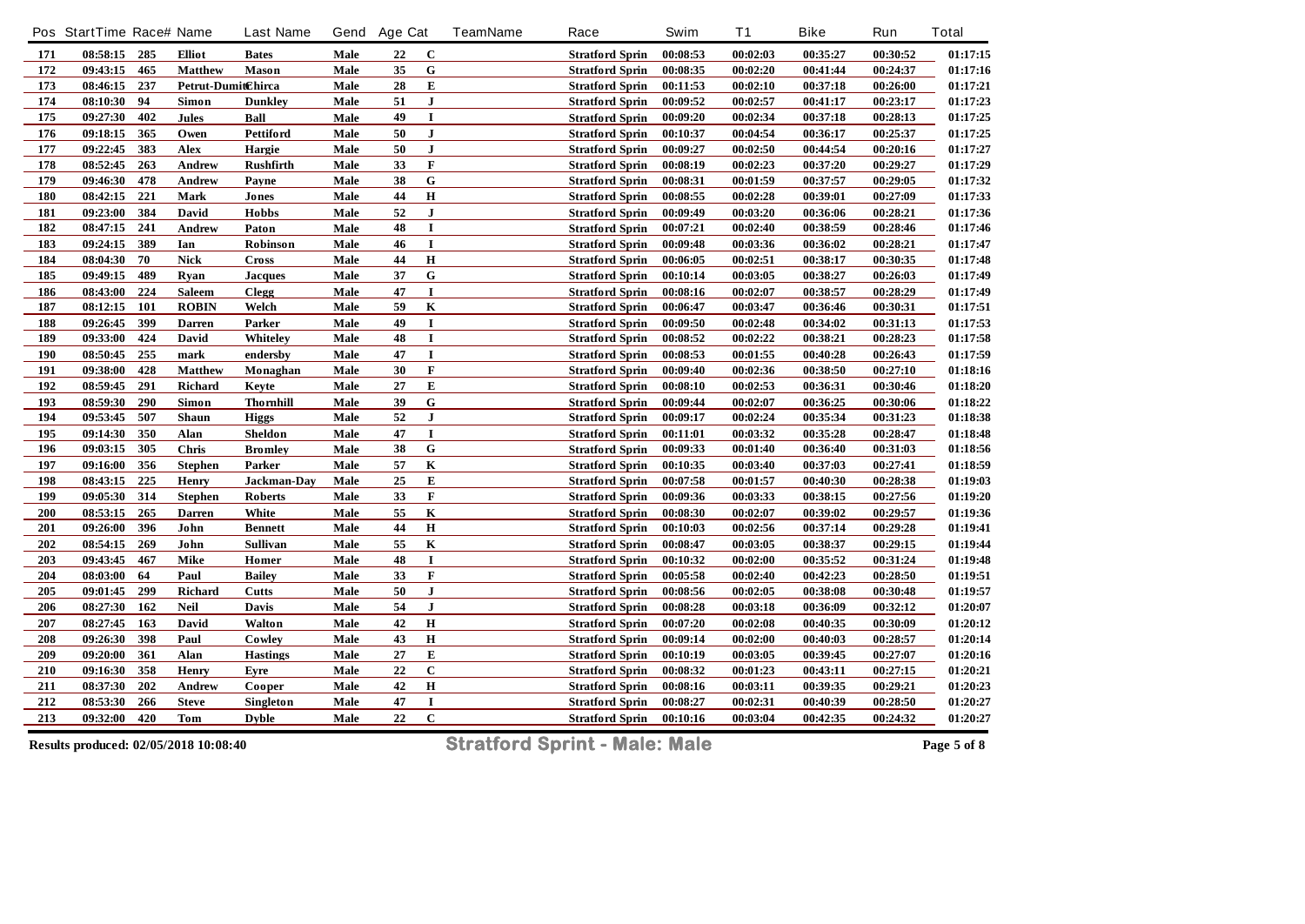|     | Pos StartTime Race# Name |       |                            | <b>Last Name</b> |      | Gend Age Cat |                | <b>TeamName</b> | Race                   | Swim     | <b>T1</b> | <b>Bike</b> | Run      | <b>Total</b> |
|-----|--------------------------|-------|----------------------------|------------------|------|--------------|----------------|-----------------|------------------------|----------|-----------|-------------|----------|--------------|
| 214 | 09:07:00                 | 320   | darren                     | <b>Maggs</b>     | Male | 49           | 1              |                 | <b>Stratford Sprin</b> | 00:10:43 | 00:02:44  | 00:39:43    | 00:27:19 | 01:20:29     |
| 215 | 09:40:00                 | 444   | <b>Neil</b>                | Cowdrey          | Male | 33           | $\mathbf F$    |                 | <b>Stratford Sprin</b> | 00:11:07 | 00:01:53  | 00:37:41    | 00:29:59 | 01:20:40     |
| 216 | 08:42:45                 | 223   | David                      | <b>Allen</b>     | Male | 53           | $\bf J$        |                 | <b>Stratford Sprin</b> | 00:09:08 | 00:03:04  | 00:36:31    | 00:32:02 | 01:20:45     |
| 217 | 08:54:45                 | 271   | Stu                        | Richards         | Male | 40           | $\bf H$        |                 | <b>Stratford Sprin</b> | 00:09:34 | 00:02:25  | 00:39:37    | 00:29:11 | 01:20:47     |
| 218 | 09:36:45                 | 439   | Guy                        | Bryan-Brown      | Male | 51           | $\mathbf{J}$   |                 | <b>Stratford Sprin</b> | 00:10:29 | 00:02:48  | 00:40:23    | 00:27:20 | 01:21:00     |
| 219 | 09:30:30                 | 376   | Jack                       | Parker           | Male | 23           | $\mathbf C$    |                 | <b>Stratford Sprin</b> | 00:10:22 | 00:02:50  | 00:38:56    | 00:28:57 | 01:21:05     |
| 220 | 09:39:15                 | 449   | David                      | Hofton           | Male | 50           | $\mathbf J$    |                 | <b>Stratford Sprin</b> | 00:09:51 | 00:03:13  | 00:42:11    | 00:25:54 | 01:21:09     |
| 221 | 08:51:30                 | 258   | Karl                       | <b>Masters</b>   | Male | 37           | ${\bf G}$      |                 | <b>Stratford Sprin</b> | 00:08:52 | 00:03:00  | 00:39:29    | 00:29:53 | 01:21:14     |
| 222 | 09:57:15                 | 490   | Tim                        | <b>Kindred</b>   | Male | 54           | ${\bf J}$      |                 | <b>Stratford Sprin</b> | 00:08:08 | 00:04:19  | 00:38:09    | 00:30:38 | 01:21:14     |
| 223 | 09:08:30                 | 326   | Michael                    | Wheeler          | Male | 42           | $\bf H$        |                 | <b>Stratford Sprin</b> | 00:10:46 | 00:05:21  | 00:36:03    | 00:29:19 | 01:21:29     |
| 224 | 09:44:15                 | 469   | George                     | McDonald         | Male | 52           | $\mathbf{J}$   |                 | <b>Stratford Sprin</b> | 00:07:28 | 00:03:16  | 00:42:13    | 00:28:32 | 01:21:29     |
| 225 | 09:04:00                 | 308   | Ed                         | <b>Bracher</b>   | Male | 50           | ${\bf J}$      |                 | <b>Stratford Sprin</b> | 00:07:41 | 00:02:56  | 00:39:00    | 00:31:55 | 01:21:32     |
| 226 | 09:20:15                 | 373   | <b>Piers</b>               | <b>Bradley</b>   | Male | 22           | $\mathbf C$    |                 | <b>Stratford Sprin</b> | 00:13:51 | 00:02:31  | 00:41:01    | 00:24:13 | 01:21:36     |
| 227 | 09:28:45                 | 407   | <b>Steve</b>               | White            | Male | 49           | $\mathbf I$    |                 | <b>Stratford Sprin</b> | 00:09:36 | 00:03:58  | 00:38:54    | 00:29:09 | 01:21:37     |
| 228 | 09:13:45                 | 347   | Tim                        | Haslam           | Male | 55           | $\mathbf K$    |                 | <b>Stratford Sprin</b> | 00:10:01 | 00:02:14  | 00:36:02    | 00:33:23 | 01:21:40     |
| 229 | 08:43:30                 | 218   | <b>Christopher Poulton</b> |                  | Male | 39           | $\overline{G}$ |                 | <b>Stratford Sprin</b> | 00:08:12 | 00:03:35  | 00:38:35    | 00:31:34 | 01:21:56     |
| 230 | 09:34:00                 | 414   | <b>James</b>               | <b>Brewerton</b> | Male | 33           | $\mathbf F$    |                 | <b>Stratford Sprin</b> | 00:10:09 | 00:05:29  | 00:41:50    | 00:24:31 | 01:21:59     |
| 231 | 08:35:30                 | 194   | <b>THOMAS</b>              | <b>MCFALL</b>    | Male | 21           | $\mathbf C$    |                 | <b>Stratford Sprin</b> | 00:06:30 | 00:02:08  | 00:44:57    | 00:28:25 | 01:22:00     |
| 232 | 09:27:15                 | 374   | <b>Daniel</b>              | Cranstone        | Male | 23           | $\mathbf C$    |                 | <b>Stratford Sprin</b> | 00:08:06 | 00:02:32  | 00:44:30    | 00:26:53 | 01:22:01     |
| 233 | 08:47:30                 | 242   | David                      | Roddy            | Male | 50           | ${\bf J}$      |                 | <b>Stratford Sprin</b> | 00:08:19 | 00:02:31  | 00:37:58    | 00:33:20 | 01:22:08     |
| 234 | 09:01:15                 | 297   | Paul                       | <b>Falkiner</b>  | Male | 46           | $\mathbf I$    |                 | <b>Stratford Sprin</b> | 00:08:56 | 00:04:21  | 00:40:45    | 00:28:09 | 01:22:11     |
| 235 | 09:05:00                 | 312   | chris                      | ives             | Male | 29           | E              |                 | <b>Stratford Sprin</b> | 00:08:35 | 00:01:52  | 00:37:31    | 00:34:18 | 01:22:16     |
| 236 | 09:25:45                 | 395   | Michael                    | Osborne          | Male | 49           | $\mathbf I$    |                 | <b>Stratford Sprin</b> | 00:10:55 | 00:04:16  | 00:37:40    | 00:29:27 | 01:22:18     |
| 237 | 08:12:45                 | 103   | Carlos                     | Garcia           | Male | 35           | ${\bf G}$      |                 | <b>Stratford Sprin</b> | 00:07:22 | 00:04:13  | 00:39:14    | 00:31:33 | 01:22:22     |
| 238 | 09:29:30                 | 410   | Ian                        | Yarde            | Male | 45           | $\bf{I}$       |                 | <b>Stratford Sprin</b> | 00:10:59 | 00:01:41  | 00:41:17    | 00:28:25 | 01:22:22     |
| 239 | 08:35:00                 | 192   | Mike                       | Gowland          | Male | 55           | K              |                 | <b>Stratford Sprin</b> | 00:07:04 | 00:04:01  | 00:39:06    | 00:32:12 | 01:22:23     |
| 240 | 09:02:15                 | 301   | Glen                       | <b>Collins</b>   | Male | 54           | $\mathbf{J}$   |                 | <b>Stratford Sprin</b> | 00:08:47 | 00:03:24  | 00:38:03    | 00:32:17 | 01:22:31     |
| 241 | 08:49:30                 | 250   | Martin                     | <b>Sharpe</b>    | Male | 44           | $\bf H$        |                 | <b>Stratford Sprin</b> | 00:08:53 | 00:05:07  | 00:38:10    | 00:30:29 | 01:22:39     |
| 242 | 09:20:00                 | 295   | John                       | <b>Burd</b>      | Male | 57           | $\bf K$        |                 | <b>Stratford Sprin</b> | 00:09:35 | 00:03:11  | 00:42:14    | 00:27:39 | 01:22:39     |
| 243 | 09:32:30                 | 422   | Shaun                      | Mitchell         | Male | 40           | $\bf H$        |                 | <b>Stratford Sprin</b> | 00:10:29 | 00:02:16  | 00:38:43    | 00:31:12 | 01:22:40     |
| 244 | 08:59:15                 | 289   | Graham                     | <b>Hazleton</b>  | Male | 33           | $\mathbf F$    |                 | <b>Stratford Sprin</b> | 00:06:59 | 00:02:21  | 00:44:32    | 00:28:53 | 01:22:45     |
| 245 | 08:41:45                 | $219$ | <b>Matthew</b>             | Quigley          | Male | 40           | $\bf H$        |                 | <b>Stratford Sprin</b> | 00:09:25 | 00:02:57  | 00:41:08    | 00:29:44 | 01:23:14     |
| 246 | 09:05:15 313             |       | Ian                        | <b>Phillips</b>  | Male | 50           | $\mathbf{J}$   |                 | <b>Stratford Sprin</b> | 00:10:54 | 00:03:41  | 00:39:05    | 00:29:35 | 01:23:15     |
| 247 | 09:15:15                 | 353   | Michael                    | James            | Male | 56           | $\bf K$        |                 | <b>Stratford Sprin</b> | 00:09:40 | 00:03:15  | 00:39:45    | 00:30:40 | 01:23:20     |
| 248 | 09:34:45                 | 431   | Richard                    | <b>Maybery</b>   | Male | 54           | $\mathbf{J}$   |                 | <b>Stratford Sprin</b> | 00:11:08 | 00:04:03  | 00:41:19    | 00:26:52 | 01:23:22     |
| 249 | 09:08:45                 | 327   | Paul                       | <b>Allum</b>     | Male | 69           | $\mathbf M$    |                 | <b>Stratford Sprin</b> | 00:09:08 | 00:02:54  | 00:38:45    | 00:32:43 | 01:23:30     |
| 250 | 09:10:00                 | 332   | Adrian                     | Goss             | Male | 68           | $\mathbf{M}$   |                 | <b>Stratford Sprin</b> | 00:09:26 | 00:02:54  | 00:41:20    | 00:29:50 | 01:23:30     |
| 251 | 08:34:45                 | 191   | mike                       | coombs           | Male | 63           | L              |                 | <b>Stratford Sprin</b> | 00:07:01 | 00:03:57  | 00:42:57    | 00:29:38 | 01:23:33     |
| 252 | 09:02:45                 | 303   | Chris                      | Rodger           | Male | 44           | $\bf H$        |                 | <b>Stratford Sprin</b> | 00:09:36 | 00:03:10  | 00:37:57    | 00:32:56 | 01:23:39     |
| 253 | 09:52:45                 | 503   | <b>Bradley</b>             | Smith            | Male | 29           | ${\bf E}$      |                 | <b>Stratford Sprin</b> | 00:08:15 | 00:02:24  | 00:41:26    | 00:31:37 | 01:23:42     |
| 254 | 09:14:00                 | 348   | Alan                       | <b>Thompson</b>  | Male | 51           | $\mathbf{J}$   |                 | <b>Stratford Sprin</b> | 00:09:13 | 00:04:14  | 00:39:28    | 00:30:52 | 01:23:47     |
| 255 | 09:16:15                 | 357   | Angus                      | Smith            | Male | 46           | 1              |                 | <b>Stratford Sprin</b> | 00:09:48 | 00:03:49  | 00:42:43    | 00:27:46 | 01:24:06     |
| 256 | 09:35:45                 | 435   | Benjamin                   | <b>Todd</b>      | Male | 25           | ${\bf E}$      |                 | <b>Stratford Sprin</b> | 00:08:32 | 00:02:45  | 00:43:15    | 00:29:42 | 01:24:14     |
|     |                          |       |                            |                  |      |              |                |                 |                        |          |           |             |          |              |

**Results produced: 02/05/2018 10:08:40 Stratford Sprint - Male: Male Page 6 of 8**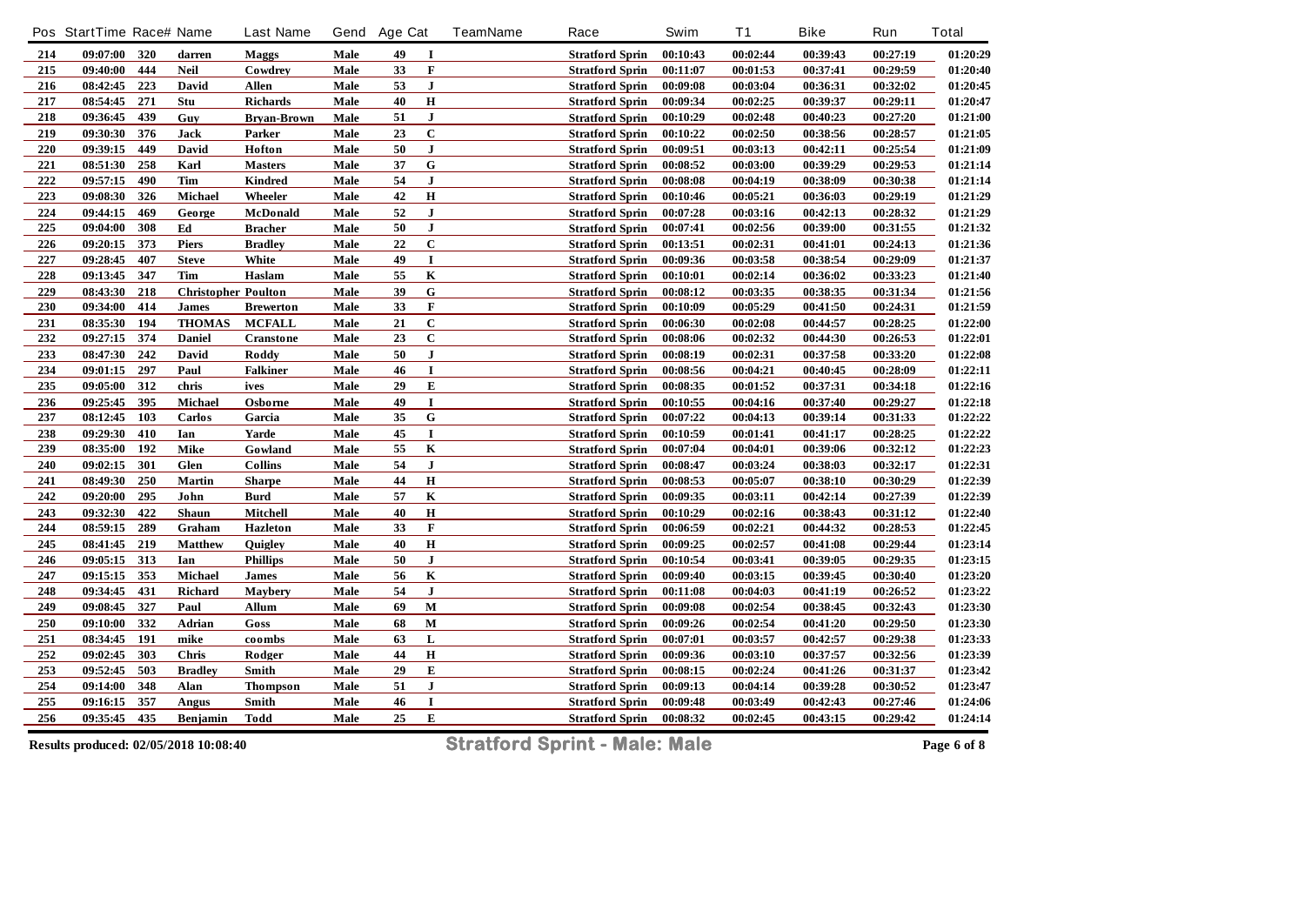|         | Pos StartTime Race# Name |     |                        | <b>Last Name</b>            |      | Gend Age Cat |              | <b>TeamName</b> | Race                   | Swim     | <b>T1</b> | <b>Bike</b> | Run      | <b>Total</b> |
|---------|--------------------------|-----|------------------------|-----------------------------|------|--------------|--------------|-----------------|------------------------|----------|-----------|-------------|----------|--------------|
| 257     | 08:51:45 259             |     | Adam                   | Robinson                    | Male | 25           | Е            |                 | <b>Stratford Sprin</b> | 00:08:47 | 00:02:57  | 00:41:51    | 00:30:40 | 01:24:15     |
| 258     | 09:39:30                 | 450 | David                  | Groves                      | Male | 53           | $\mathbf{J}$ |                 | <b>Stratford Sprin</b> | 00:11:26 | 00:05:10  | 00:37:46    | 00:29:54 | 01:24:16     |
| 259     | 09:08:00                 | 324 | George                 | McNamee                     | Male | 24           | $\mathbf C$  |                 | <b>Stratford Sprin</b> | 00:10:01 | 00:03:07  | 00:42:11    | 00:28:58 | 01:24:17     |
| 260     | 09:28:15                 | 405 | David                  | Wheeler                     | Male | 53           | ${\bf J}$    |                 | <b>Stratford Sprin</b> | 00:10:50 | 00:02:25  | 00:37:19    | 00:33:45 | 01:24:19     |
| 261     | 09:29:15                 | 409 | <b>Christopher Day</b> |                             | Male | 28           | E            |                 | <b>Stratford Sprin</b> | 00:12:29 | 00:02:43  | 00:43:23    | 00:26:07 | 01:24:42     |
| 262     | 09:10:45                 | 335 | Matt                   | Callingham                  | Male | 39           | ${\bf G}$    |                 | <b>Stratford Sprin</b> | 00:08:59 | 00:02:38  | 00:40:44    | 00:32:22 | 01:24:43     |
| 263     | 09:19:45                 | 371 | Phil                   | <b>Thomas</b>               | Male | 52           | $\mathbf{J}$ |                 | <b>Stratford Sprin</b> | 00:08:31 | 00:02:06  | 00:41:45    | 00:32:42 | 01:25:04     |
| 264     | 09:17:00                 | 360 | <b>Douglas</b>         | Rose                        | Male | 47           | $\mathbf I$  |                 | <b>Stratford Sprin</b> | 00:09:51 | 00:02:36  | 00:39:54    | 00:32:46 | 01:25:07     |
| 265     | 09:12:30                 | 342 | <b>Neil</b>            | <b>Townshend</b>            | Male | 63           | L            |                 | <b>Stratford Sprin</b> | 00:09:09 | 00:03:57  | 00:41:38    | 00:30:29 | 01:25:13     |
| 266     | 09:44:00                 | 468 | Robin                  | <b>Skilling</b>             | Male | 49           | $\bf{I}$     |                 | <b>Stratford Sprin</b> | 00:10:01 | 00:03:26  | 00:43:05    | 00:28:58 | 01:25:30     |
| 267     | 09:53:00                 | 498 | Graham                 | <b>Pretty</b>               | Male | 43           | $\mathbf H$  |                 | <b>Stratford Sprin</b> | 00:10:50 | 00:04:08  | 00:41:10    | 00:29:28 | 01:25:36     |
| 268     | 09:13:15                 | 345 | Simon                  | Leadbeater                  | Male | 57           | K            |                 | <b>Stratford Sprin</b> | 00:10:40 | 00:02:45  | 00:37:07    | 00:35:14 | 01:25:46     |
| 269     | 09:27:45                 | 403 | John                   | <b>Savle</b>                | Male | 49           | $\bf{I}$     |                 | <b>Stratford Sprin</b> | 00:10:53 | 00:03:08  | 00:37:56    | 00:34:12 | 01:26:09     |
| 270     | 08:45:15                 | 233 | ${\bf STEVE}$          | <b>AGNEW</b>                | Male | 53           | $\bf J$      |                 | <b>Stratford Sprin</b> | 00:07:42 | 00:03:01  | 00:47:47    | 00:28:11 | 01:26:41     |
| 271     | 09:18:00                 | 364 | Ian                    | <b>Williams</b>             | Male | 37           | ${\bf G}$    |                 | <b>Stratford Sprin</b> | 00:08:32 | 00:02:19  | 00:45:33    | 00:30:18 | 01:26:42     |
| 272     | 08:11:15                 | 93  | <b>Nick</b>            | <b>Rogers</b>               | Male |              |              |                 | <b>Stratford Sprin</b> | 00:10:59 | 00:02:46  | 00:43:00    | 00:30:01 | 01:26:46     |
| 273     | 09:40:45                 | 455 | Jamie                  | Lamb                        | Male | 30           | $\mathbf F$  |                 | <b>Stratford Sprin</b> | 00:11:10 | 00:02:26  | 00:44:52    | 00:28:18 | 01:26:46     |
| 274     | 09:29:45                 | 411 | Robert                 | Sutton                      | Male | 44           | $\bf H$      |                 | <b>Stratford Sprin</b> | 00:07:45 | 00:05:31  | 00:42:16    | 00:31:23 | 01:26:55     |
| 275     | 09:39:45                 | 451 | Oliver                 | <b>Barson</b>               | Male | 17           | B            |                 | <b>Stratford Sprin</b> | 00:08:13 | 00:05:14  | 00:44:08    | 00:29:38 | 01:27:13     |
| 276     | 09:09:45                 | 331 | Andrew                 | Smith                       | Male | 46           | $\mathbf I$  |                 | <b>Stratford Sprin</b> | 00:08:54 | 00:03:33  | 00:40:36    | 00:34:19 | 01:27:22     |
| $277\,$ | 09:23:30                 | 896 | Will                   | Organ                       | Male | 61           | L            |                 | <b>Stratford Sprin</b> |          |           | 00:40:42    | 00:33:28 | 01:27:24     |
| 278     | 08:28:00                 | 164 | Tim                    | Farmer                      | Male | 47           | I            |                 | <b>Stratford Sprin</b> | 00:06:26 | 00:02:36  | 00:45:13    | 00:33:13 | 01:27:28     |
| 279     | 09:14:45                 | 351 | Michael                | Sofroniou                   | Male | 61           | L            |                 | <b>Stratford Sprin</b> | 00:09:51 | 00:03:56  | 00:43:31    | 00:30:24 | 01:27:42     |
| 280     | 09:18:30                 | 366 | <b>Daniel</b>          | <b>Amphlett-Riding Male</b> |      | 49           | $\mathbf I$  |                 | <b>Stratford Sprin</b> | 00:09:50 | 00:03:37  | 00:42:00    | 00:32:20 | 01:27:47     |
| 281     | 09:37:30                 | 442 | John                   | <b>Emery</b>                | Male | 47           | $\mathbf I$  |                 | <b>Stratford Sprin</b> | 00:08:43 | 00:03:06  | 00:42:06    | 00:33:57 | 01:27:52     |
| 282     | 09:40:15                 | 453 | Mick                   | Williams                    | Male | 53           | ${\bf J}$    |                 | <b>Stratford Sprin</b> | 00:11:17 | 00:03:10  | 00:40:38    | 00:32:49 | 01:27:54     |
| 283     | 09:19:00                 | 368 | Paul                   | Gallagher                   | Male | 51           | ${\bf J}$    |                 | <b>Stratford Sprin</b> | 00:09:26 | 00:03:06  | 00:44:22    | 00:31:01 | 01:27:55     |
| 284     | 09:15:30                 | 354 | <b>Daniel</b>          | <b>Clarke</b>               | Male | $\bf 27$     | E            |                 | <b>Stratford Sprin</b> | 00:10:24 | 00:03:36  | 00:43:35    | 00:30:21 | 01:27:56     |
| 285     | 09:09:30                 | 330 | Ian                    | Rose                        | Male | 59           | $\bf K$      |                 | <b>Stratford Sprin</b> | 00:10:33 | 00:04:15  | 00:40:18    | 00:33:00 | 01:28:06     |
| 286     | 09:38:45                 | 447 | Simeon                 | Coney                       | Male | 49           | $\bf{I}$     |                 | <b>Stratford Sprin</b> | 00:14:13 | 00:04:35  | 00:41:30    | 00:27:59 | 01:28:17     |
| 287     | 09:56:00                 | 494 | Craig                  | <b>Simpson</b>              | Male | 32           | $\mathbf F$  |                 | <b>Stratford Sprin</b> | 00:09:37 | 00:02:15  | 00:44:20    | 00:32:05 | 01:28:17     |
| 288     | 09:25:00                 | 392 | Kevin                  | Gibson                      | Male | 54           | ${\bf J}$    |                 | <b>Stratford Sprin</b> | 00:10:11 | 00:03:11  | 00:40:56    | 00:34:06 | 01:28:24     |
| 289     | 09:26:15                 | 397 | Andrew                 | Smith                       | Male | 46           | $\bf{I}$     |                 | <b>Stratford Sprin</b> | 00:07:28 | 00:04:54  | 00:40:32    | 00:35:42 | 01:28:36     |
| 290     | 09:20:30                 | 385 | David                  | Elson                       | Male | 22           | $\mathbf C$  |                 | <b>Stratford Sprin</b> | 00:12:41 | 00:03:36  | 00:44:39    | 00:27:40 | 01:28:36     |
| 291     | 09:36:00                 | 436 | <b>RYSZARD</b>         | <b>SZULIA</b>               | Male | 51           | ${\bf J}$    |                 | <b>Stratford Sprin</b> | 00:11:52 | 00:05:32  | 00:36:15    | 00:35:03 | 01:28:42     |
| 292     | 09:34:15                 | 346 | John                   | Angus                       | Male | 50           | ${\bf J}$    |                 | <b>Stratford Sprin</b> | 00:11:34 | 00:02:21  | 00:41:07    | 00:33:45 | 01:28:47     |
| 293     | 09:43:30                 | 462 | Simon                  | Price                       | Male | 52           | $\mathbf{J}$ |                 | <b>Stratford Sprin</b> | 00:10:11 | 00:03:59  | 00:41:17    | 00:33:22 | 01:28:49     |
| 295     | 09:18:45                 | 367 | William                | Denning                     | Male | 69           | M            |                 | <b>Stratford Sprin</b> | 00:09:21 | 00:03:41  | 00:42:48    | 00:33:02 | 01:28:52     |
| 294     | 09:03:45                 | 307 | Paul                   | <b>Symes</b>                | Male | 35           | ${\bf G}$    |                 | <b>Stratford Sprin</b> | 00:08:56 | 00:02:31  | 00:43:41    | 00:33:44 | 01:28:52     |
| 296     | 09:41:15                 | 457 | Peter                  | <b>Craxton</b>              | Male | 50           | ${\bf J}$    |                 | <b>Stratford Sprin</b> | 00:13:52 | 00:05:29  | 00:36:28    | 00:33:10 | 01:28:59     |
| 297     | 09:31:00                 | 416 | David                  | Ellis                       | Male | 54           | $\mathbf{J}$ |                 | <b>Stratford Sprin</b> | 00:11:09 | 00:03:34  | 00:45:46    | 00:28:34 | 01:29:03     |
| 298     | 08:36:15                 | 197 | Jerry                  | Fowler                      | Male | 56           | $\bf K$      |                 | <b>Stratford Sprin</b> | 00:08:15 | 00:03:07  | 00:37:31    | 00:40:43 | 01:29:36     |
| 299     | 09:28:00                 | 404 | Andrew                 | <b>Slaney</b>               | Male | 53           | ${\bf J}$    |                 | <b>Stratford Sprin</b> | 00:09:40 | 00:03:39  | 00:45:58    | 00:30:22 | 01:29:39     |
|         |                          |     |                        |                             |      |              |              |                 |                        |          |           |             |          |              |

**Results produced: 02/05/2018 10:08:40 Stratford Sprint - Male: Male Page 7 of 8**